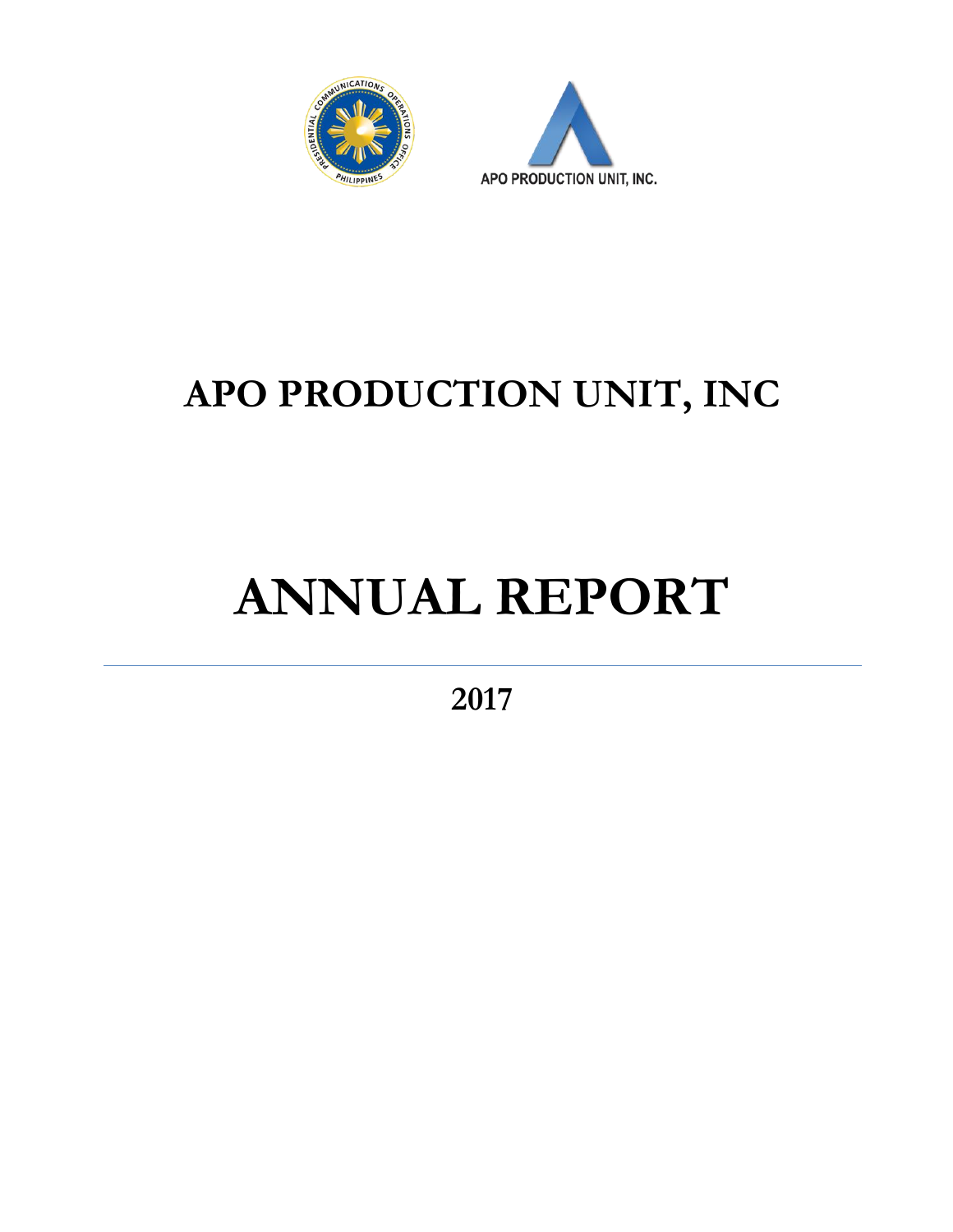#### **I. Accomplishments – FY 2017**

#### **1. New Management**

In 2017, three (3) members were added to the Board of Trustees. Incumbent Chairman Michael Dalumpines was elected as Chairman, Attorney Philip Dionisio was appointed President, Mr. Alvin Reyes was appointed General Manager and Mr Jocel Obensa was appointed as Executive Vice President of the company. The first board meeting was held in January 2017.

The Management team of APO Production Unit remained in status quo for the remainder of the year.

#### **2. Financial Perspective**

Policy decisions made in the prior year, regarding the transferring of high security printing to the Joint Venture, still affect the performance of the Quezon City plant. In 2017, QC operations posted a flat revenue of P334 million, despite the renewed efforts revived the waning sales growth. One of the main revenue contributor of APO QC operations, the Social Security System, posted no activity in 2017. To compensate for the loss of this big account, APO pursued many smaller projects that eventually filled in the shortfall.

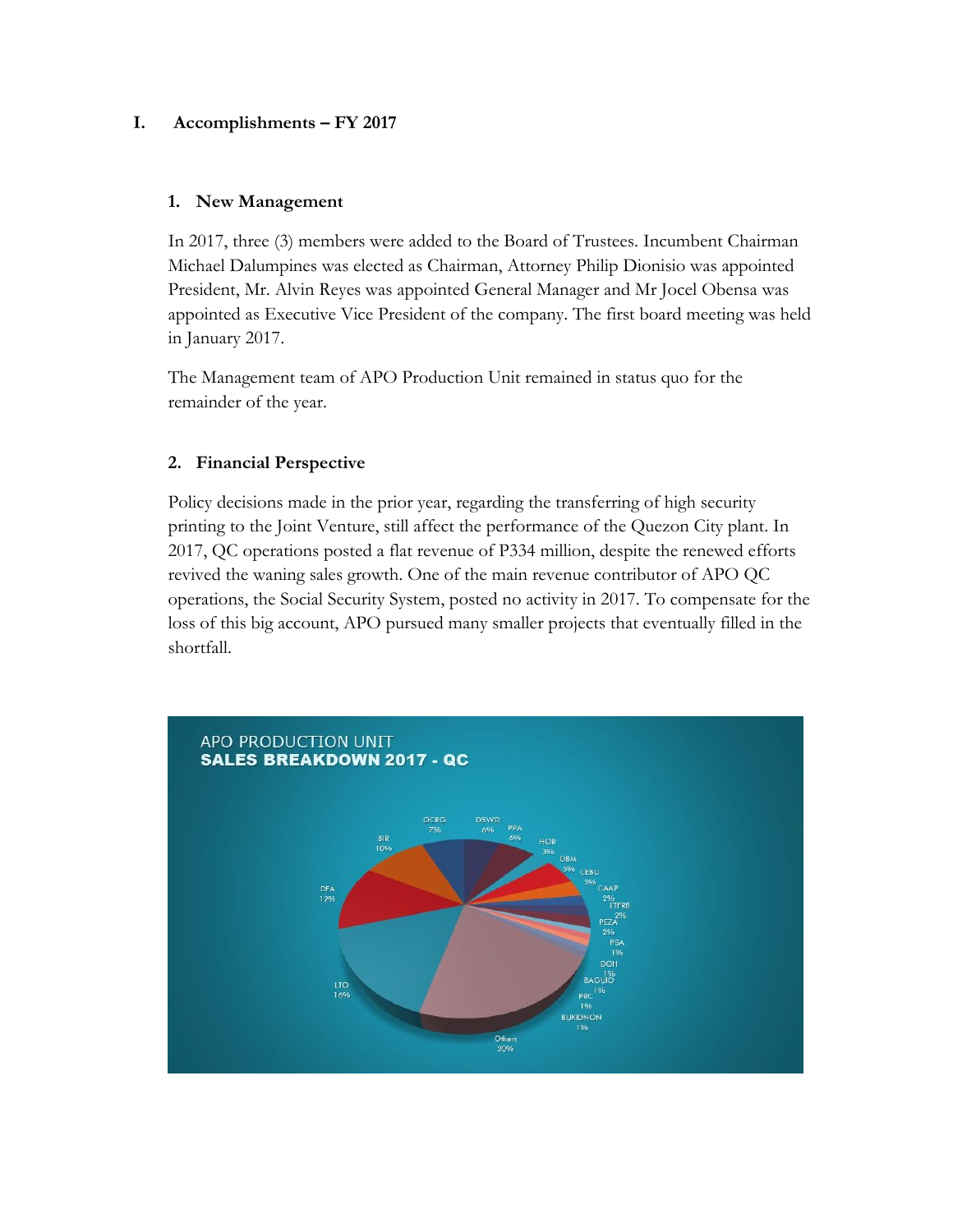The Land Transportation Office remained to be APO QC Plant's biggest client for 2 consecutive years 2016 and 2017 posting 16% of the total QC revenues in those years. The Bureau of Internal Revenue, Office of the Civil Registry of the National Statistics Office, and the Department of Foreign Affairs comprise the top 4 clients of APO in these 2 years with 10%, 7% and 12% share of 2017 revenues, respectively.

Other top clients in 2017 were Department of Social Welfare and Development, Philippine Ports Authority, the House of Representatives, to name a few.

Revenues from the production of tax stamps in Lima Plant dipped further in 2017. Again the increasing taxes and the government information campaign into the effects of smoking on the health of individuals, combined resulted in an 11% decline in APO revenues from tax stamp production. Total sales in 2017 were at P428 million.



Total sales for both QC and Lima operation was P763million in 2017.

The continued decline revenue from APO's regular account, the pressure in the bottomline was negated by the dividend income from the Joint Venture operations. APO's Net Income after Tax in 2017 increase 147% to P143.6 million.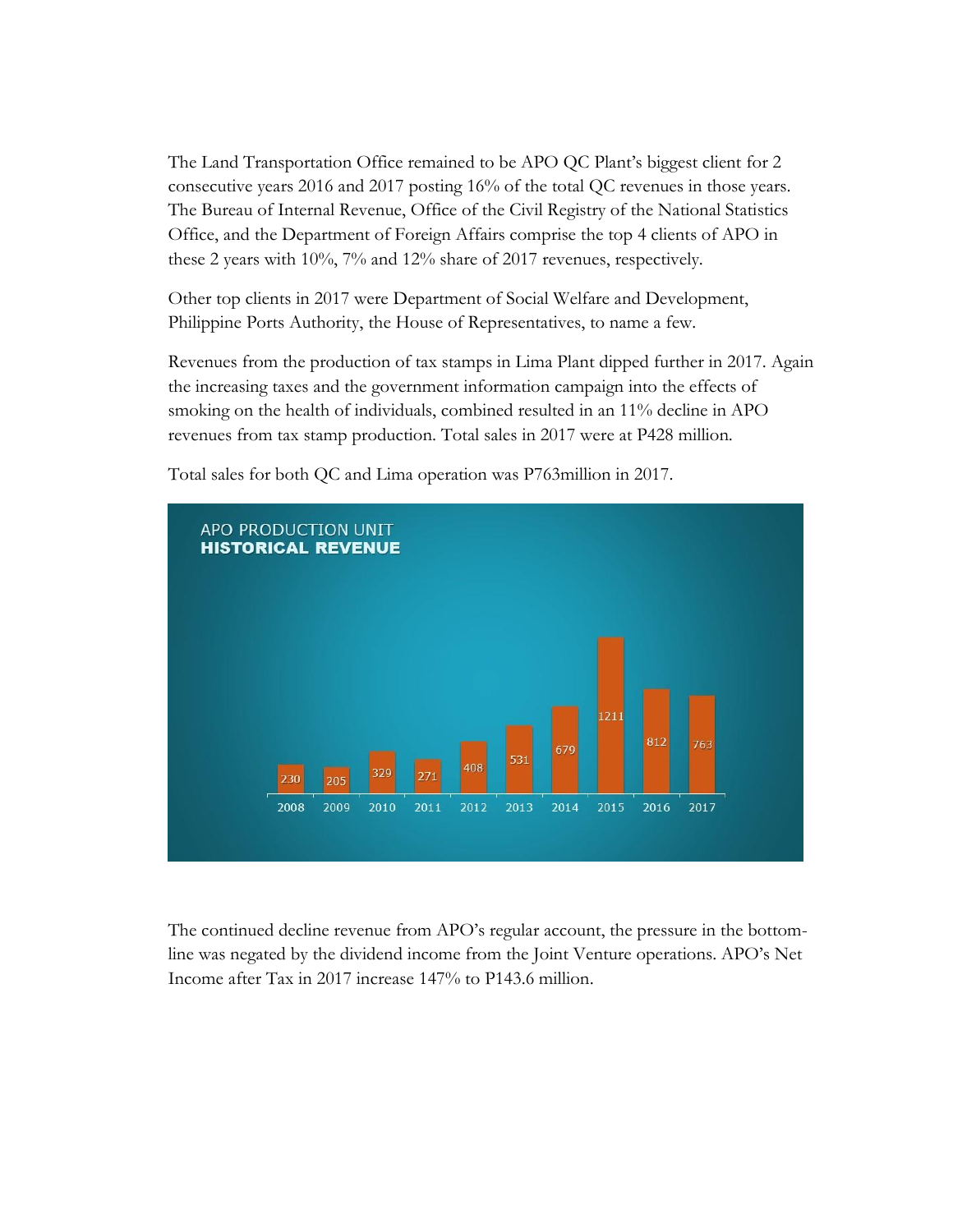

#### **3. APO-UGEC Joint Venture**

2017 had been the very fruitful for the APO-UGEC Joint Venture. The project, which started in 2016 (for the printing of e-passport for the Department of Foreign Affairs) posted a revenue of P2.8 billion in 2017.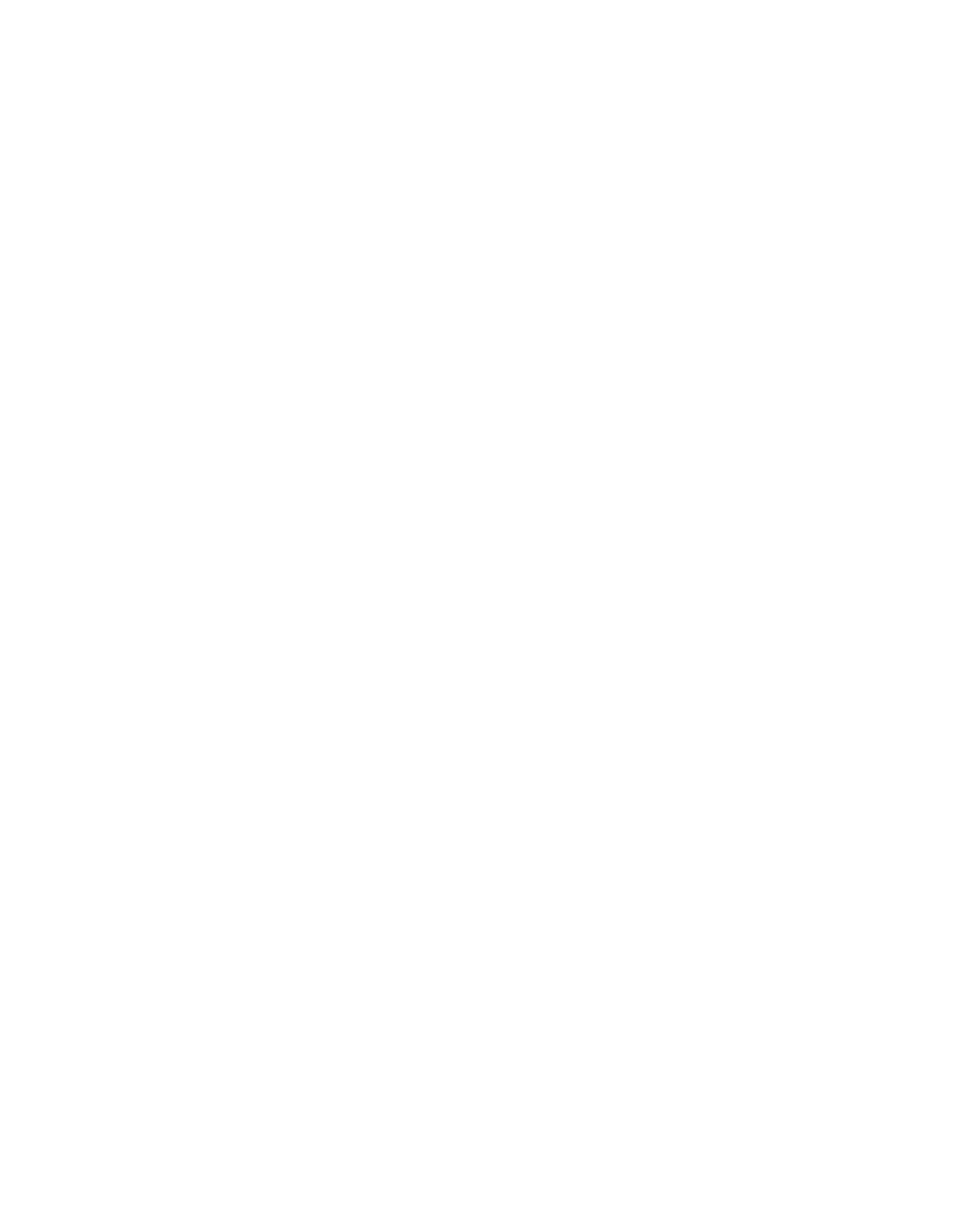#### APO PRODUCTION UNIT, INC. **STATEMENTS OF COMPREHENSIVE INCOME** For the Years Ended December 31, 2017 and 2016 (In Philippine Peso)

|                                              | <b>Note</b> | 2017          | 2016        |
|----------------------------------------------|-------------|---------------|-------------|
|                                              |             |               |             |
|                                              |             |               |             |
| <b>INCOME</b>                                |             |               |             |
| Service and business income.                 | 1, 2        | 762,912,199   | 816,206,063 |
| Other non-operating income.                  | 21          | 2,238,700     | 7,845,989   |
| <b>Total Income</b>                          |             | 765,150,899   | 824,052,052 |
|                                              |             |               |             |
| <b>EXPENSES</b><br><b>Personnel services</b> | 23          | 67,311,397    | 67,610,952  |
| Maintenance and other operating expenses     | 24          | 37, 372, 267  | 73,891,104  |
| <b>Financial expenses</b>                    | 25          | 360.624       | 1,531,539   |
| <b>Direct costs</b>                          | 26          | 606,972,781   | 663,975,602 |
| Other expenses                               | 27          | 171,870       | 1,644,230   |
| Non-cash expenses                            | 28          | 7,262,002     | 10,009,261  |
| <b>Total Expenses</b>                        |             | 719,450,941   | 818,662,688 |
|                                              |             |               |             |
| <b>PROFIT BEFORE TAX</b>                     |             | 45,699,968    | 5,389,364   |
| <b>INCOME TAX EXPENSE</b>                    |             |               |             |
| Current                                      | 29          | 11,853,916    | 3,044,609   |
| Deferred                                     |             | (4, 446, 871) | 100,191     |
| PROFIT AFTER TAX                             |             | 38,292,913    | 2,244,564   |
|                                              |             |               |             |
| OTHER COMPREHENSIVE INCOME FOR THE PERIOD    |             |               |             |
| Share of income from joint venture           | 22          | 105,276,877   | 55,802,934  |
| <b>COMPREHENSIVE INCOME</b>                  |             | 143,569,790   | 58,047,498  |

The notes on pages 11 to 38 form part of these statements.

|  | <b>RUREAU OF INTERNAL REVENUE</b> |                   |
|--|-----------------------------------|-------------------|
|  | <b>JUL 0.2 2018 NORTH!</b>        | 1090-08<br>$0$ if |
|  | ELSA O. GARCIA                    |                   |

 $\overline{6}$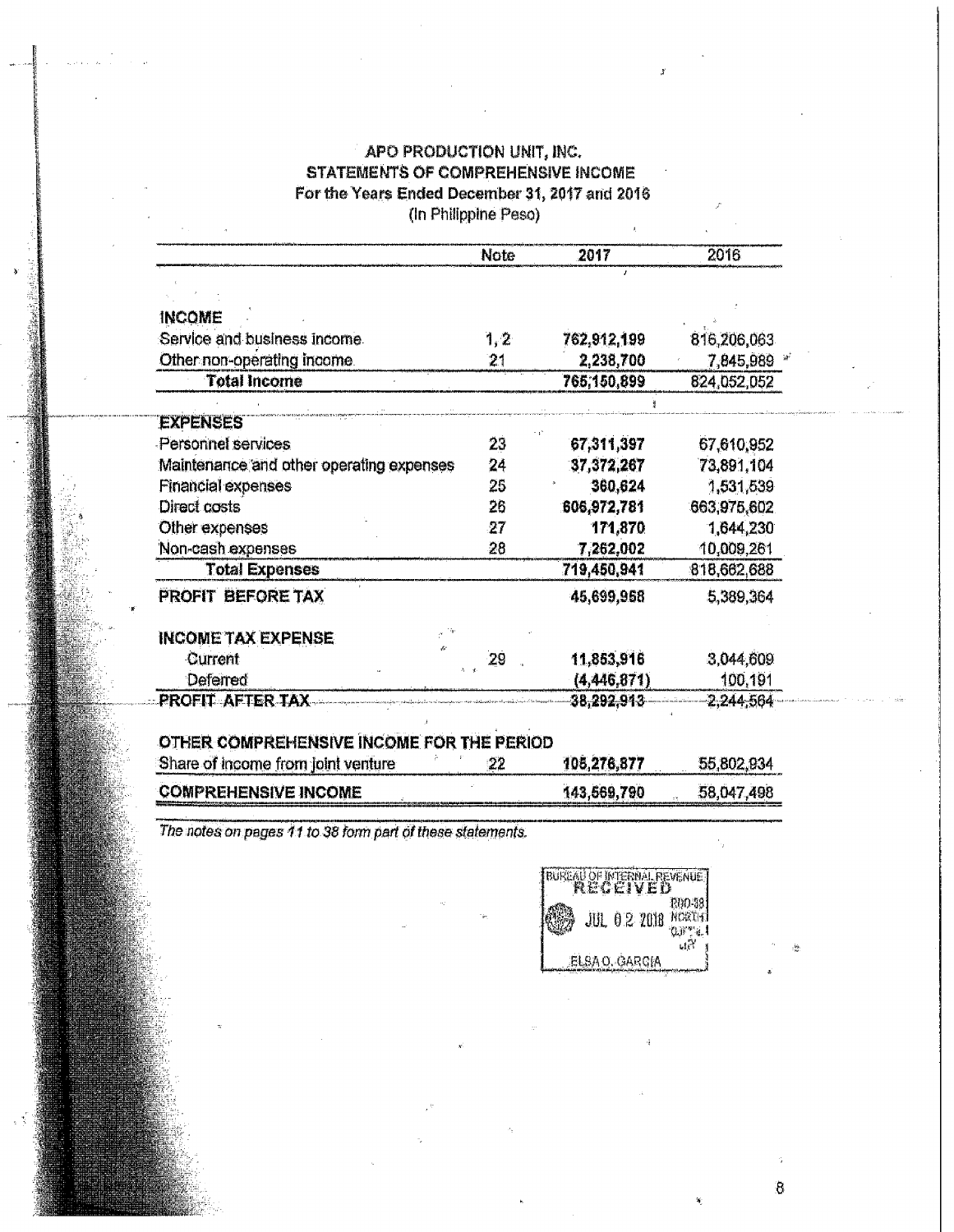### AFO FRODUCTION UNIT, INC.<br>STATEMENTS OF CHANGES IN EQUITY For the Years Ended December 31, 2017 and 2016<br>(In Philippine Peso)

|                                                                                 | <b>DONATED</b><br><b>CAPITAL</b> | <b>REVALUATION</b><br><b>SURPLUS</b> | <b>RETAINED</b><br><b>EARNINGS</b> | <b>TOTAL</b>   |
|---------------------------------------------------------------------------------|----------------------------------|--------------------------------------|------------------------------------|----------------|
|                                                                                 |                                  |                                      |                                    |                |
| Balance at January 1, 2016                                                      | 24,693,117                       | 2.908,467                            | 29,833,073                         | 57,434,657     |
|                                                                                 |                                  |                                      |                                    |                |
| Adjustments;<br>Add/(Deduct):                                                   |                                  |                                      |                                    |                |
| Prior Period Errors                                                             | n                                | o                                    | 43,309,387                         | 43,309,387     |
| Other Adjustments                                                               | (24,693,117)                     | $\Omega$                             | (43, 882, 320)                     | (68, 575, 437) |
| Restated Balance at January 1, 2016                                             | Ð.                               |                                      | 2,908,467 29,260,140               | 32,168,607     |
| Changes in Equity in 2016<br>Add/(Deduct):<br>Comprehensive Income for the year | 0                                | Ð                                    | 58,047,498                         | 58,047,498     |
| <b>Balance at December 31, 2016</b>                                             | 0.                               | 2,908,467                            | 87,307,638                         | 90,216,105     |
| Changes in Equity in 2017<br>Add/(Deduct):                                      |                                  |                                      |                                    |                |
| Comprehensive Income for the year                                               | Ð                                | O                                    | 143,569,790                        | 143,569,790    |
| Dividends                                                                       | o                                | 0                                    | (29, 603, 822)                     | (29,603,822)   |
| Other Adjustments                                                               | $\overline{\mathbf{0}}$          | 0                                    | (13,468,638)                       | (13,468,638)   |
| Balance at December 31, 2017                                                    | 0                                | 2,908,467                            | 187,804,968                        | 190,713,435    |

The notes on pages 11 to 38 form part of these statements.